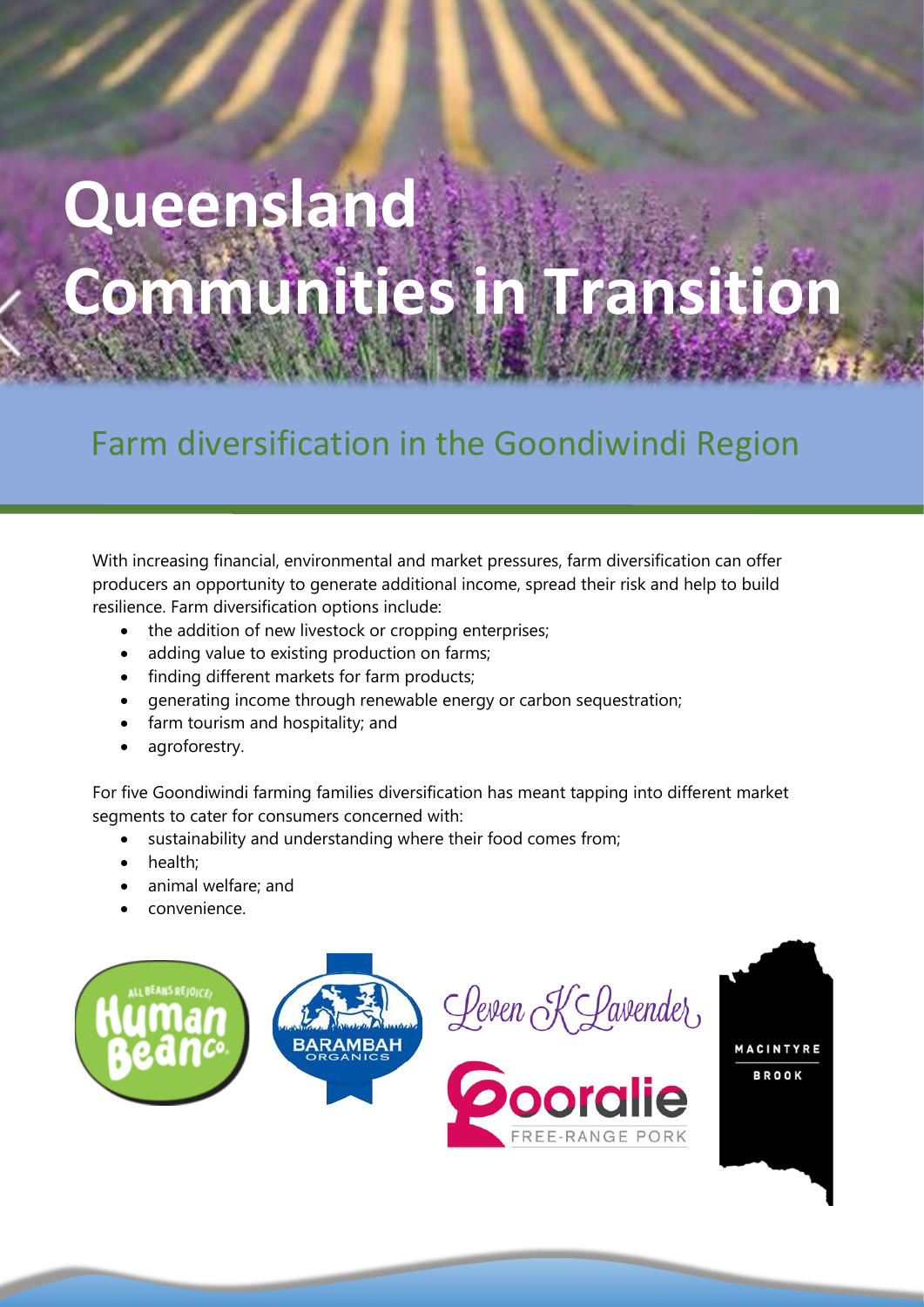#### **Human Bean Co.**

The Woods family 14 000-hectare property Billa Billa, Goondiwindi has been producing pulse and sorghum crops for over 25 years. In 2017 the family recognising the potential of high protein and low fat faba beans to meet the dietary needs of the contemporary health conscious snack food market. In particular, as a healthy, convenient, tasty, nut-free and allergen-free snack for school lunch boxes.

The beans are processed locally using the Woods Food Group's patented cooking technology that allows the beans to be air puffed and lightly seasoned rather than fried or roasted. The beans are sold locally and exported to a number of countries including Hong Kong and Malaysia.

The family recognises the growing importance of traceability and telling the story of how Human Bean products are produced and processed. This includes communicating the Woods belief that nurturing the land not only ensures a resilient and sustainable ecosystem and also better tasting and healthier food. Their passion for sustainable farming includes crop rotation and using GMO-free seeds.<sup>1</sup>

- Best New Natural Healthy Snack Winner (Natural & Organic Awards Asia 2018)
- Best Natural Healthy Snack Winner (LOHAS Award 2019)



First place for two different essential oils (20th annual Australian Lavender Growers Association Inc. 2015)





Mobiles: 0427609171 0407588750 Email: levenklavender@bigpond.com Website: www.levenklavender.com.au Let us share our passion for Lavender with you!

#### **Leven K Lavender**

The Oxenford family farm has around 2000 lavender plants on 1 ½ hectares and a small lavender distillery. The Oxenford's moved to the Leven K farm, located outside Inglewood, in 2000 to start a new lifestyle. The lavender business provides a secondary income for the Oxenford's who also produce small bales of lucerne hay for the horse market.

The crop is harvested once a year with a tea picker with 90% of the crop being distilled for essential oil and the remainder dried for craft products. The lavender varieties grown at Leven K are 'English' varieties that flower between November in stages through until March depending on the season. The farm opens its doors to visitors by appointment to groups or individuals. The 'Shed Shop' stocks a range of lavender products, including essential oil & gifts.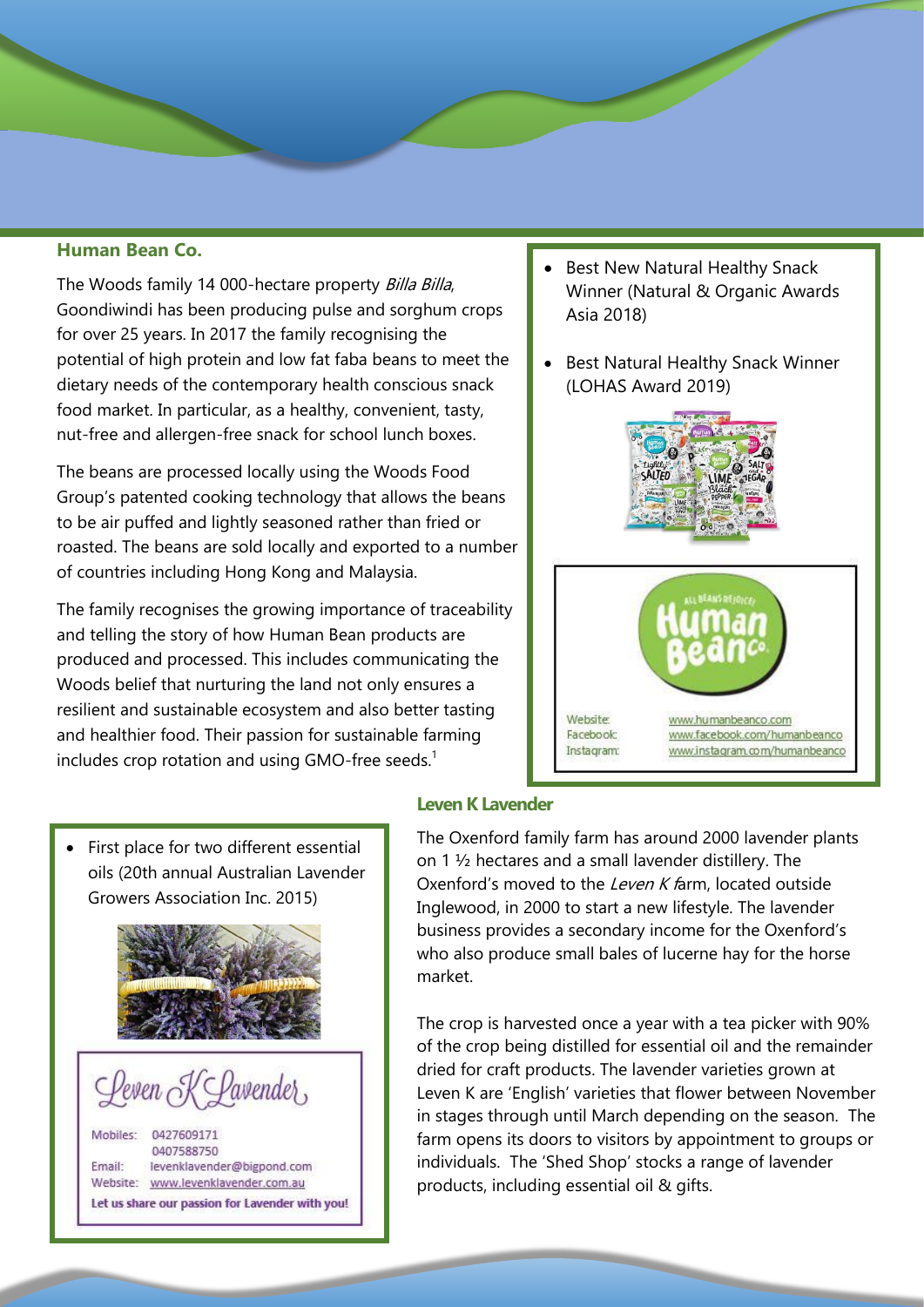## **Barambah Organic**

The Campbell family's dairy farming operation moved to Goondiwindi in 2006 to secure access to reliable water from the Dumaresq River and Macintyre Brook. The 5000-hectare properties produce around 4.7 million litres of milk every year.

The Barambah Farms, Glenarbon and Booba Sands are certified as organic by Australian Certified Organic. The farms must be chemical free and every input organic (cows are fed a diet of 80% grass and 20% organic grain). The Campbells rest both their land and their cows with stocking rates as low as 1 cow to every 5 acres.<sup>2</sup> Like the Woods family they believe caring for their land and stock ensures the milk is of the highest quality and taste. $2$ 

- Champion Light Milk of Australia (Australian Grand Dairy Awards, 2019)
- Two gold awards (32nd annual World Cheese Awards in Italy, 2019)



The Campbells launched Barambah Organics in 2002. The vertically integrated company sends its milk to its Brisbane factory that produces a range of high quality certified organic dairy products including yoghurts, cheeses and bottled milk. Barambah Organics now supplies around 800 stores around Australia and is successfully exporting to a number of countries.



#### **Macintyre Brook Grove Extra Virgin Olive Oil**

The Meron's family farm *Bonni Foi* is located on the banks the Macintyre Brook outside Inglewood. The holistic farm integrates olive production with cattle, grain production, and horticulture crops such as pumpkins. The Meron's utilise rotational grazing practices with cattle grazed throughout the olive grove to improve soil health and to eliminate the need for weedicides chemicals.

The location is ideal for olive growing with its welldraining soils, high temperatures in summer months and cool temperatures in the winter. The Meron family had their first harvest in 2016 and have been growing their business ever since. The olives are harvested and cold pressed at a local processing plant and bottled for retail online and through stores in South East Queensland.